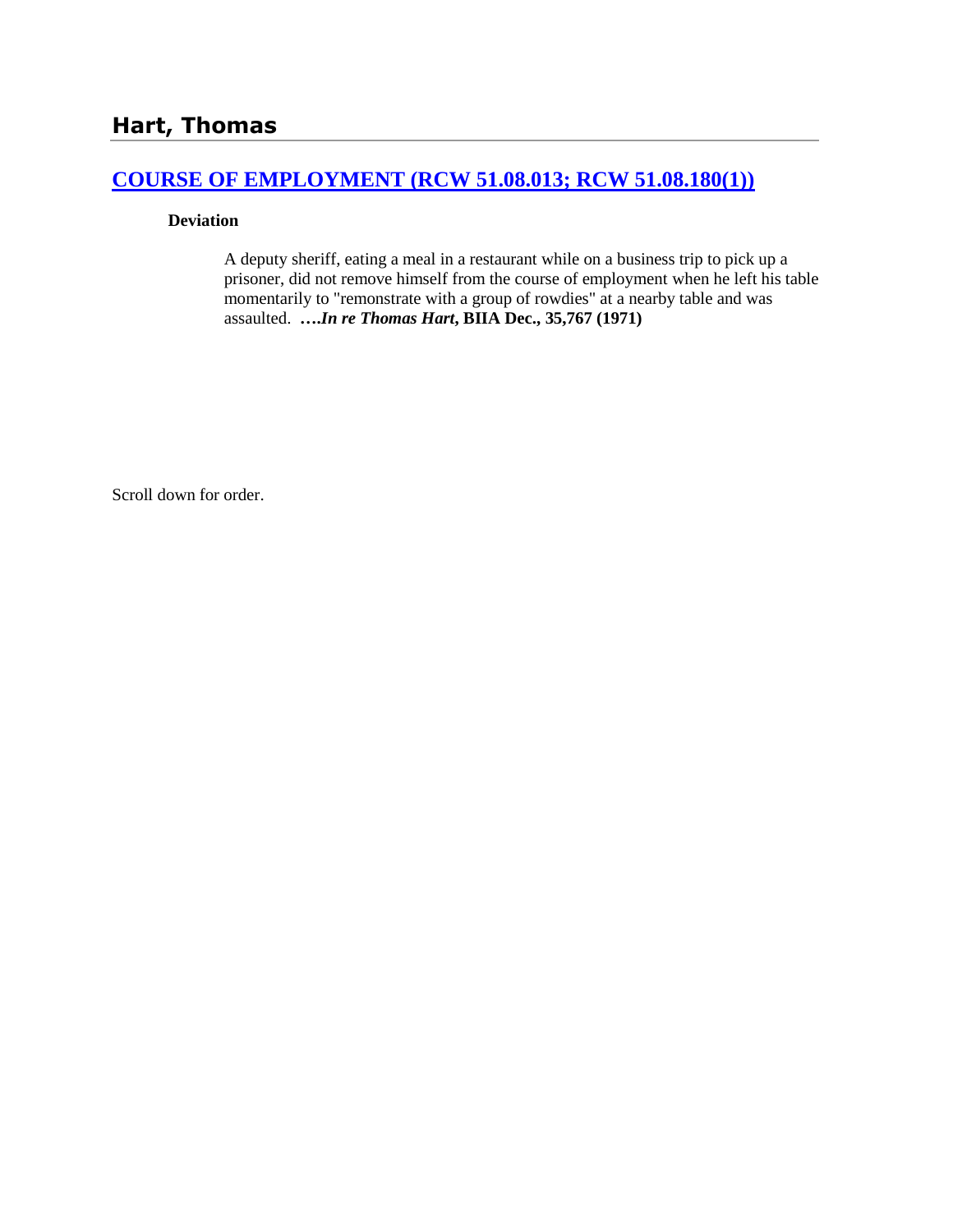## **BEFORE THE BOARD OF INDUSTRIAL INSURANCE APPEALS STATE OF WASHINGTON**

**)**

**IN RE: THOMAS G. HART ) DOCKET NO. 35,767**

**CLAIM NO. F-927241 ) DECISION AND ORDER**

APPEARANCES:

Claimant, Thomas G. Hart, by Jordan, Britt and Templeman, per Kenneth E. Phillipps

Employer, Snohomish County, None

Department of Labor and Industries, by The Attorney General, per Patrick McMullen, Assistant

This is an appeal filed by the claimant on May 5, 1970, from an order of the Department of Labor and Industries dated April 1, 1970, which rejected the claim for the reason "1. At the time the injury occurred the claimant was not furthering the interests of his employer and, therefore was not in the course of employment." **REVERSED AND REMANDED**.

# **DECISION**

Pursuant to RCW 51.52.104 and RCW 51.52.106, this matter is before the Board for review and decision on a timely Statement of Exceptions filed by the Department of Labor and Industries to a Proposed Decision and Order issued by a hearing examiner for this Board on December 22, 1970, in which the order of the Department dated April 1, 1970, was reversed and this claim remanded to the Department with direction to allow the claim.

The claimant, a Snohomish County deputy sheriff, was injured on March 3, 1970, within the State of California, while traveling to pick up a prisoner to bring him back to the State of Washington for trial.

The extraterritorial application of the Washington Workmen's Compensation Act is not an issue here. That has already been settled by decisions of the Supreme Court of this state. Hilding v. Department of Labor and Industries, 162 Wash. 168; Gustavson v. Department of Labor and Industries, 187 Wash. 296.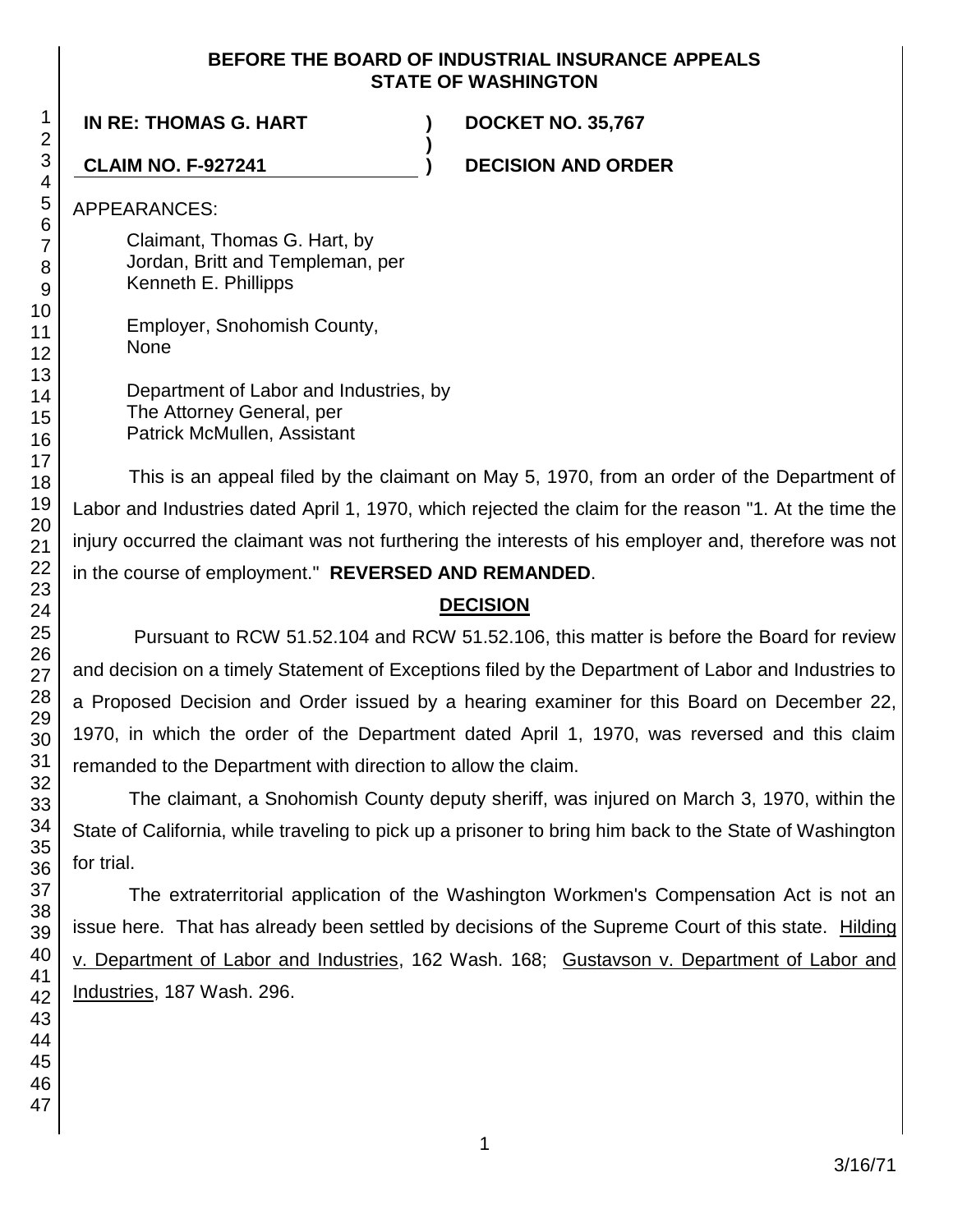The issue before the Board in this appeal is whether the claimant was in the course of his employment at the time that he was injured on March 3, 1970. The specific ground recited by the Department for the rejection of the claim, that at the time of the injury the claimant was not furthering the interests of his employer, is one of the elements to determine whether claimant was acting in the course of his employment. It is to be noted that in Section 51.08.013, RCW, defining the term "Acting in the Course of Employment," that the claimant must be in furtherance of his employer's business, but it is not necessary that at the time of his injury he be doing the work on which his compensation is based.

This matter was presented to the Board based upon the contents of the Department file and some exhibits. The record establishes that the claimant and a fellow deputy sheriff were en route by automobile to San Francisco to pick up the prisoner. They stopped in Fairfield, California, to spend the night. They checked into their motel, then went to a restaurant for dinner. It is to be noted that at that time they were both in plain clothes. It was after they had seated themselves in the restaurant that the events occurred leading up to the actual injury. It must be acknowledged that at the time that the claimant seated himself in the restaurant to eat dinner, he was in the course of his employment. Larson's Workmen's Compensation Law, § 25.

The injury occurred when the claimant left his table, momentarily, to remonstrate with a group of rowdies seated a short distance away from him, who were using obscene language. After requesting that they tone down their language, the claimant was returning to his table and at that time was attacked and injured by one or more of these rowdies.

The specific issue, therefore, is whether the claimant removed himself from the course of his employment by leaving his table, momentarily, to endeavor to convince the other customers to tone down their language. The Board does not believe that the claimant did remove himself from the course of his employment by this momentary act. In this instance, the circumstances of his employment put him, in what turned out to be, a place of danger, and he was injured. Larson's, supra, § 10.

After consideration of the Proposed Decision and Order and the Statement of Exceptions filed thereto, and a careful review of the entire record before us, we are persuaded that the Proposed Decision and Order is supported by the preponderance of the evidence and is correct as a matter of law.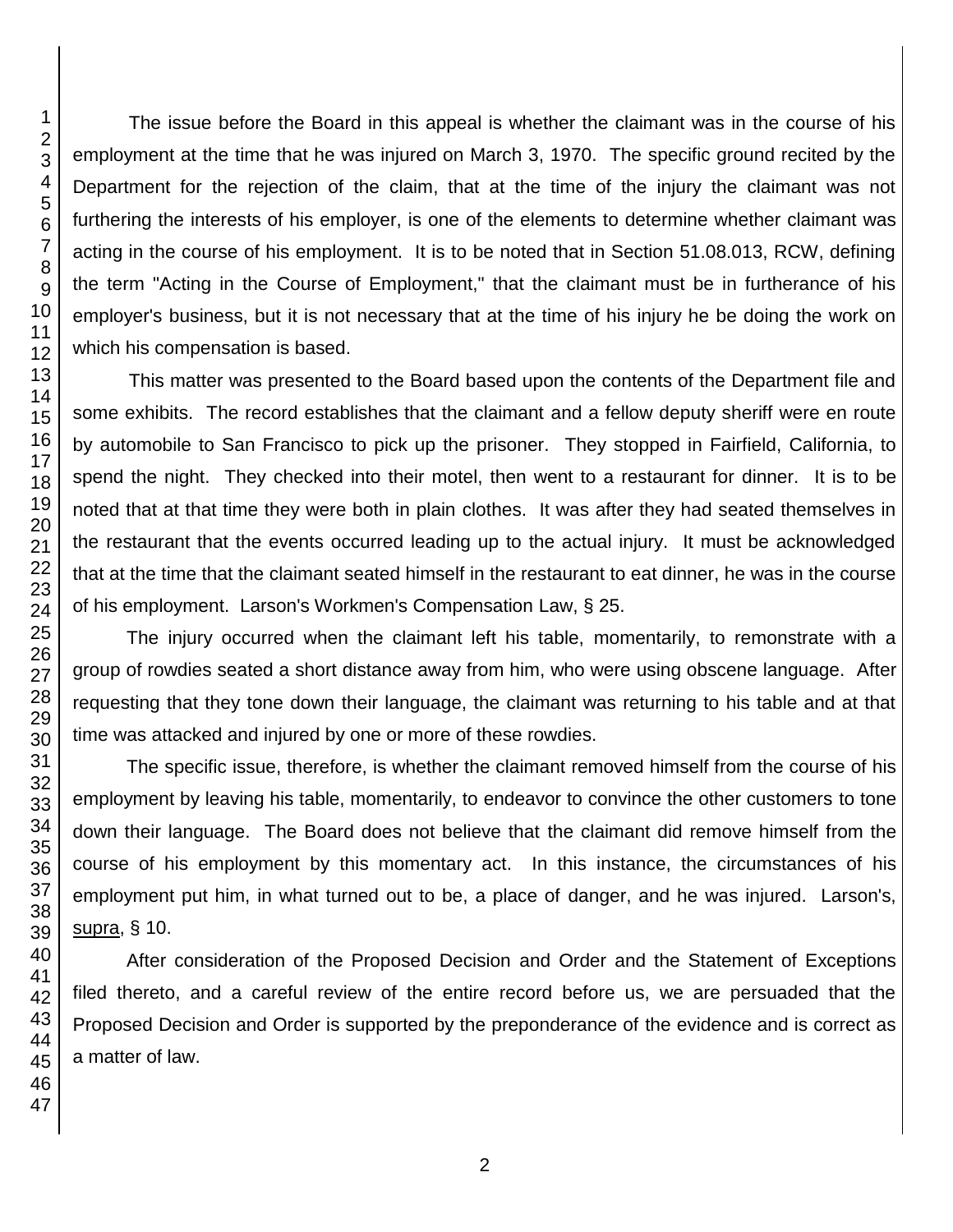## **FINDINGS OF FACT**

After a review of the entire record, including the exhibits herein, this Board finds as follows:

- 1. On March 30, 1970, the claimant, Thomas G. Hart, filed a report of accident with the Department of Labor and Industries alleging that he had sustained an industrial injury on March 3, 1970, while in the course of his employment with Snohomish County. On April 1, 1970, the Department entered an order rejecting the claim for the reason: "1. At the time the injury occurred the claimant was not furthering the interests of his employer and, therefore was not in the course of employment." On May 5, 1970, the claimant appeal to this Board, and on May 28, 1970, the Board granted the appeal and assigned it Docket No. 35,767.
- 2. Appellate proceedings were conducted before the Board of Industrial Insurance Appeals and on December 22, 1970, a hearing examiner for this Board entered a Proposed Decision and Order in connection with this appeal. Thereafter, within the period of time provided by law, exceptions were filed and the case referred to the Board for review as provided by RCW 51.52.106.
- 3. That at all pertinent times herein, the claimant was employed by the County of Snohomish, State of Washington, as a deputy sheriff. That shortly prior to March 3, 1970, the claimant, in the company of a fellow deputy sheriff, left the State of Washington, by automobile, to travel to San Francisco, California, to pick up a prisoner to return him to the State of Washington for trial.
- 4. On the evening of March 3, 1970, the claimant and the fellow employee stopped in Fairfield, California, to spend the night. After checking into their motel, the claimant and the fellow employee went to a restaurant in that city to eat, and seated themselves. Some rowdies, who were seated at a table near to that of the claimant, were using obscene language, and the claimant, thereupon, got up from his table, went over to the table occupied by the rowdies, where he proceeded to mildly remonstrate with them concerning their language, reminded them that there were ladies present, and was in the process of returning to his table when he was attacked by one or more of the rowdies and suffered an injury that required medical treatment.

## **CONCLUSIONS OF LAW**

Based on the foregoing findings of fact, the Board concludes as follows:

- 1. This Board has jurisdiction of the parties and subject matter of this appeal.
- 2. That when the claimant was injured on March 3, 1970, he was in the course of his employment, with Snohomish County.